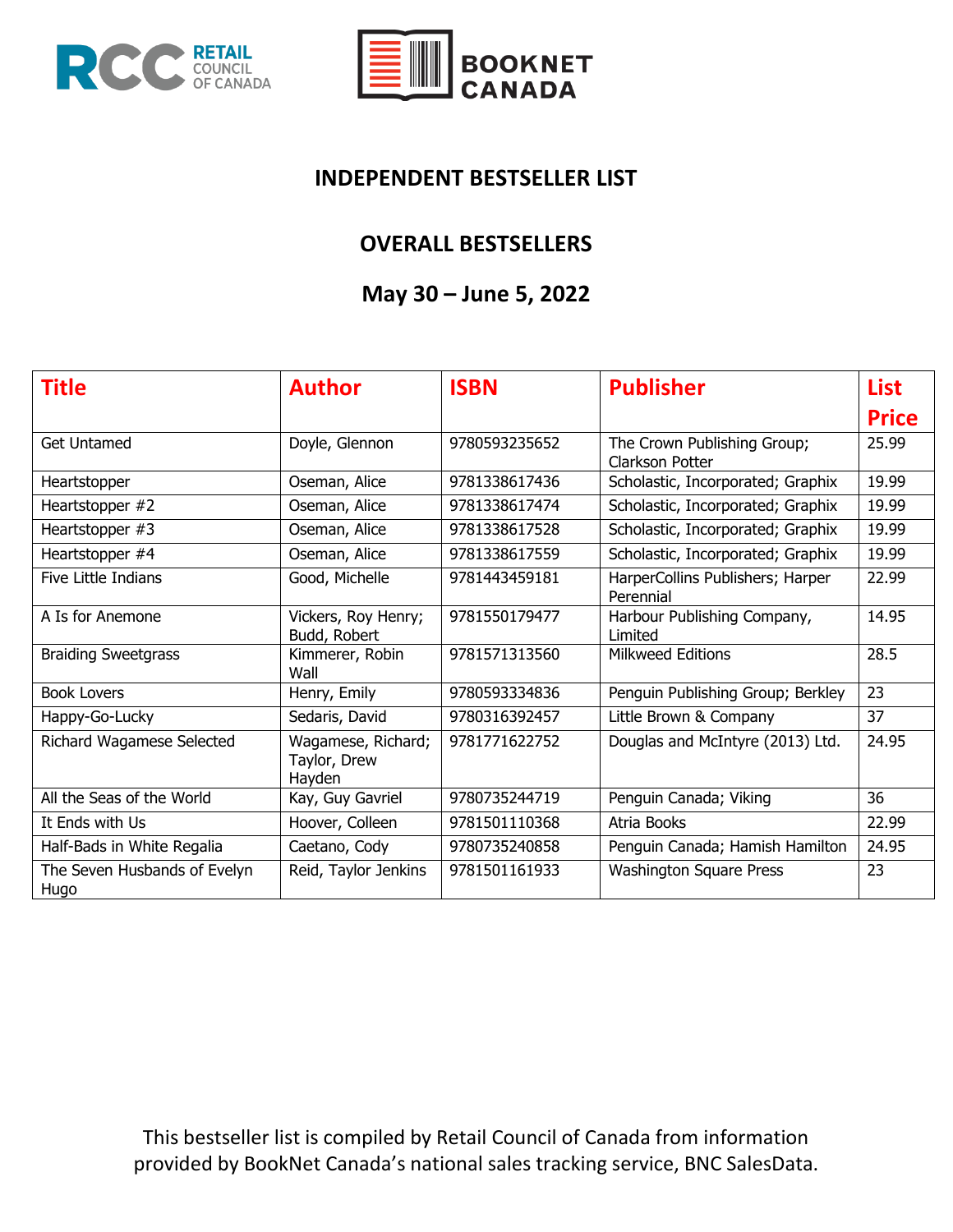



### **CANADIAN FICTION BESTSELLERS**

# **May 30 – June 5, 2022**

| <b>Title</b>              | <b>Author</b>                    | <b>ISBN</b>   | <b>Publisher</b>                                         | <b>List</b><br><b>Price</b> |
|---------------------------|----------------------------------|---------------|----------------------------------------------------------|-----------------------------|
| Five Little Indians       | Good, Michelle                   | 9781443459181 | HarperCollins Publishers;<br>Harper Perennial            | 22.99                       |
| All the Seas of the World | Kay, Guy Gavriel                 | 9780735244719 | Penguin Canada; Viking                                   | 36                          |
| Hey, Good Luck Out There  | Toews, Georgia                   | 9780385696715 | Doubleday Canada                                         | 27                          |
| Sea of Tranquility        | Mandel, Emily St.<br><b>John</b> | 9781443466097 | HarperCollins Canada,<br>Limited                         | 29.99                       |
| Scarborough               | Hernandez,<br>Catherine          | 9781551526775 | Arsenal Pulp Press                                       | 19.95                       |
| The Maid                  | Prose, Nita                      | 9780735241336 | Penguin Canada; Viking                                   | 24.95                       |
| Medicine Walk             | Wagamese, Richard                | 9780771089213 | McClelland & Stewart;<br><b>Emblem Editions</b>          | 19.95                       |
| <b>Bloomsbury Girls</b>   | Jenner, Natalie                  | 9781250283221 | <b>St. Martin's Press</b>                                | 23.99                       |
| Every Summer After        | Fortune, Carley                  | 9780735243750 | Penguin Canada; Viking                                   | 24.95                       |
| The Madness of Crowds     | Penny, Louise                    | 9781250145277 | St. Martin's Press;<br>Minotaur Books                    | 23.99                       |
| Framed in Fire            | Whishaw, Iona                    | 9781771513807 | <b>TouchWood Editions</b>                                | 16.95                       |
| The Madness of Crowds     | Penny, Louise                    | 9781250847263 | St. Martin's Press;<br><b>Minotaur Books</b>             | 12.99                       |
| Take Your Breath Away     | Barclay, Linwood                 | 9780063243170 | HarperCollins Publishers;<br>William Morrow &<br>Company | 23.99                       |
| Daughters of the Deer     | Daniel, Danielle                 | 9780735282087 | Random House of Canada                                   | 24                          |
| Not Dark Yet              | Robinson, Peter                  | 9780771029493 | McClelland & Stewart                                     | 22                          |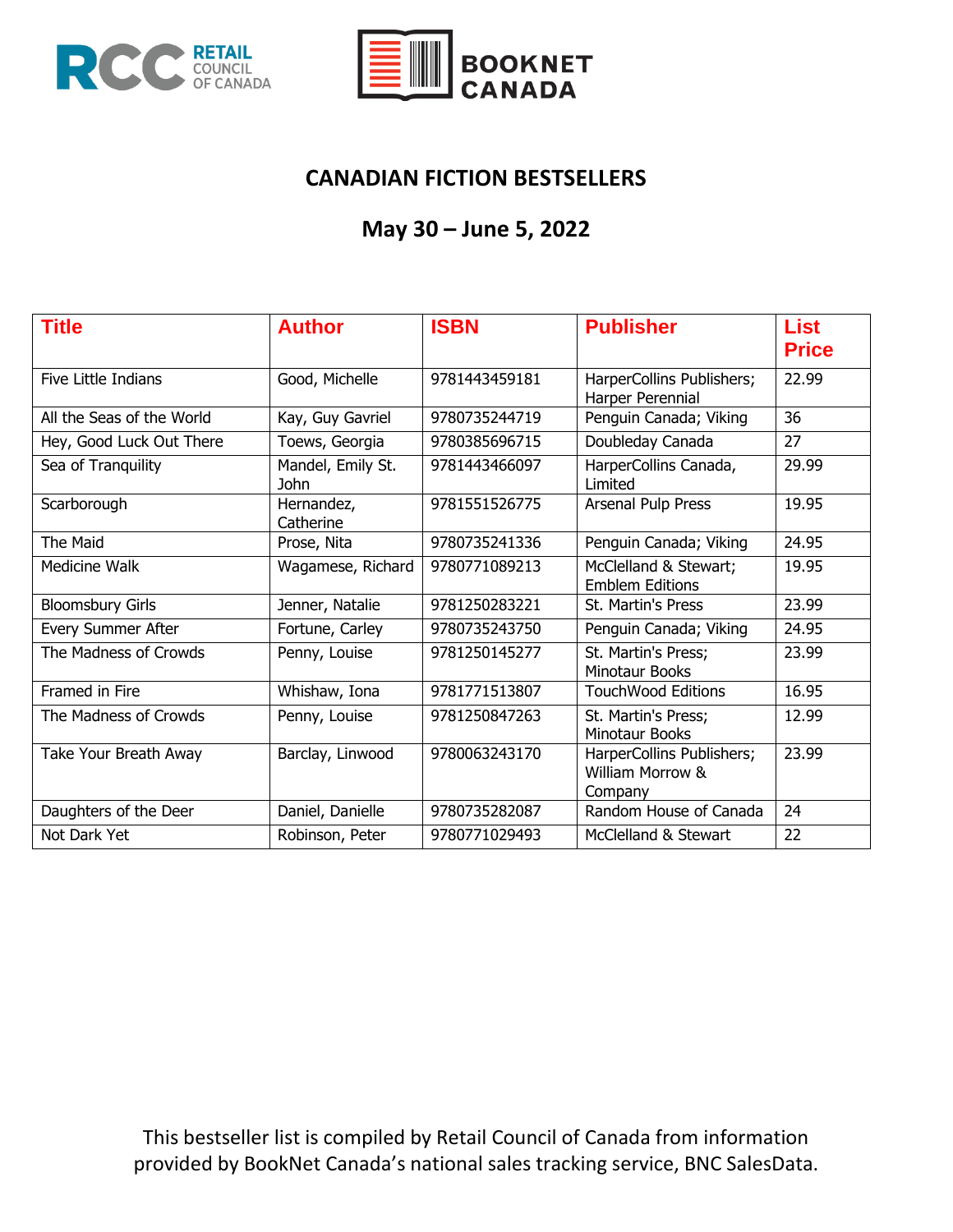



## **CANADIAN NON-FICTION BESTSELLERS**

# **May 30 – June 5, 2022**

| <b>Title</b>                                          | <b>Author</b>                           | <b>ISBN</b>   | <b>Publisher</b>                                     | <b>List Price</b> |
|-------------------------------------------------------|-----------------------------------------|---------------|------------------------------------------------------|-------------------|
| Half-Bads in White<br>Regalia                         | Caetano, Cody                           | 9780735240858 | Penguin Canada; Hamish<br>Hamilton                   | 24.95             |
| Bedroom Rapper                                        | Pemberton, Rollie                       | 9780771051883 | McClelland & Stewart                                 | 32.95             |
| Son of Elsewhere                                      | Abdelmahmoud,<br>Elamin                 | 9780771002229 | McClelland & Stewart                                 | 32.95             |
| 21 Things You May Not<br>Know about the Indian<br>Act | Joseph, Bob                             | 9780995266520 | Page Two Books, Inc.;<br><b>Indigenous Relations</b> | 19.95             |
| Run Towards the<br>Danger                             | Polley, Sarah                           | 9780735242883 | Penguin Canada; Hamish<br>Hamilton                   | 35                |
| Finding the Mother Tree                               | Simard, Suzanne                         | 9780735237759 | Penguin Canada; Allen Lane                           | 34.95             |
| 1972                                                  | Morrison, Scott                         | 9781982154141 | Simon & Schuster, Incorporated                       | 34.99             |
| <b>Broken Circle</b>                                  | Fontaine, Theodore<br>Niizhotay         | 9781772034158 | Heritage House                                       | 24.95             |
| China Unbound                                         | Chiu, Joanna                            | 9781487007676 | <b>House of Anansi Press</b>                         | 24.99             |
| Only in Saskatchewan                                  | Hansen, Naomi;<br>Kendel, Garrett       | 9781771513555 | <b>TouchWood Editions</b>                            | 45                |
| <b>Embers</b>                                         | Wagamese, Richard                       | 9781771621335 | Douglas and McIntyre (2013)<br>Ltd.                  | 18.95             |
| Return to Solitude                                    | Lawrence, Grant                         | 9781550179712 | Harbour Publishing Company,<br>Limited               | 26.95             |
| Stories I Might Regret<br><b>Telling You</b>          | Wainwright, Martha                      | 9780345815088 | Random House of Canada                               | 34.95             |
| How to Be a Climate<br>Optimist                       | Turner, Chris                           | 9780735281974 | Random House of Canada                               | 23                |
| Forest Walking                                        | Wohlleben, Peter;<br>Billinghurst, Jane | 9781771643313 | Greystone Books Ltd.                                 | 24.95             |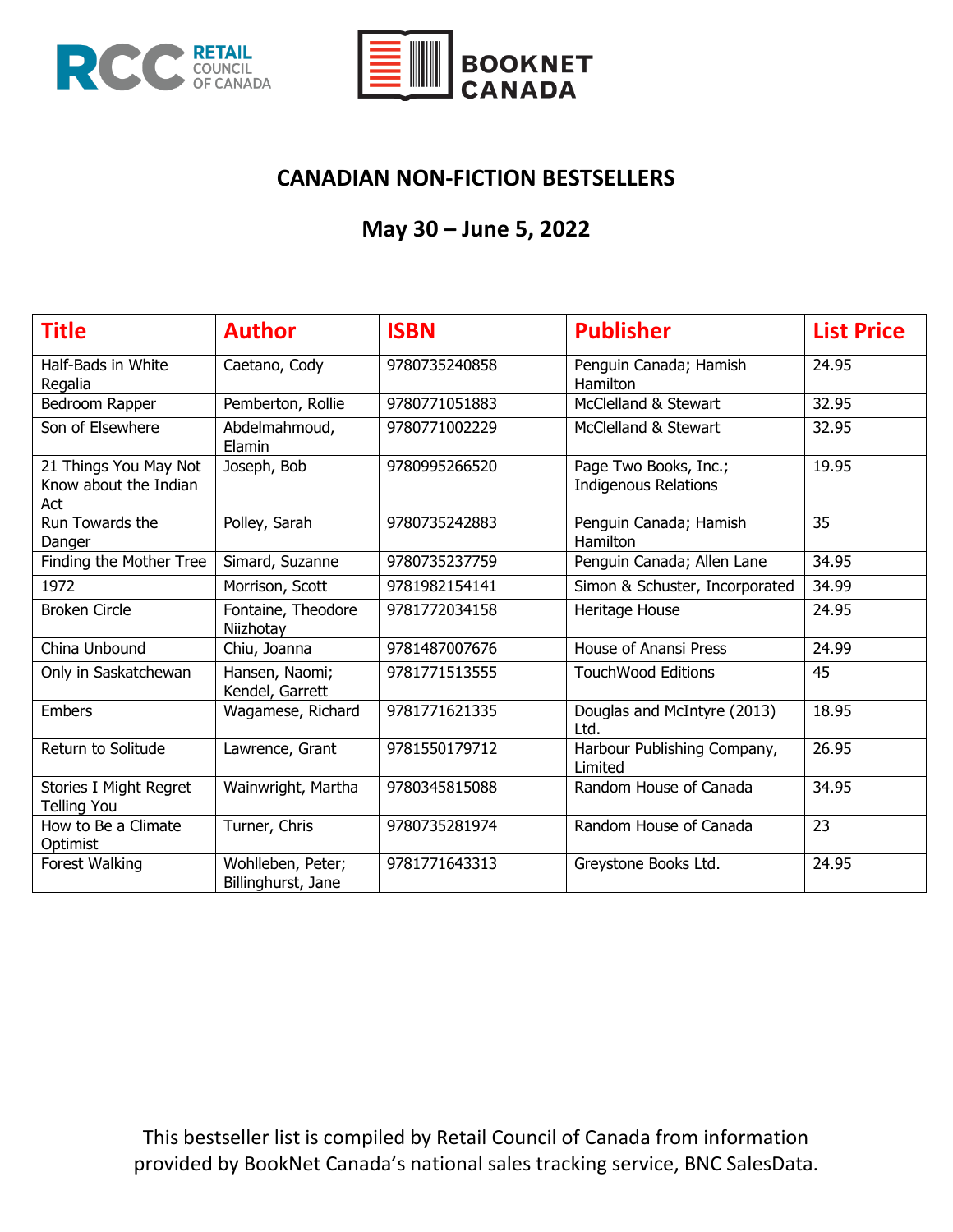



## **TRADE PAPERBACK FICTION BESTSELLERS**

# **May 30 – June 5, 2022**

| <b>Title</b>                         | Author               | <b>ISBN</b>   | <b>Publisher</b>                                      | <b>List</b> |
|--------------------------------------|----------------------|---------------|-------------------------------------------------------|-------------|
|                                      |                      |               |                                                       | Price       |
| Five Little Indians                  | Good, Michelle       | 9781443459181 | HarperCollins Publishers;<br>Harper Perennial         | 22.99       |
| <b>Book Lovers</b>                   | Henry, Emily         | 9780593334836 | Penguin Publishing Group;<br><b>Berkley</b>           | 23          |
| It Ends with Us                      | Hoover, Colleen      | 9781501110368 | Atria Books                                           | 22.99       |
| The Seven Husbands of<br>Evelyn Hugo | Reid, Taylor Jenkins | 9781501161933 | <b>Washington Square Press</b>                        | 23          |
| Where the Crawdads<br>Sing           | Owens, Delia         | 9780735219106 | Penguin Publishing Group;<br>G.P. Putnam's Sons       | 24          |
| The Diamond Eye                      | Quinn, Kate          | 9780063226142 | HarperCollins Publishers;<br>William Morrow & Company | 24.99       |
| Klara and the Sun                    | Ishiguro, Kazuo      | 9780735281264 | Knopf Canada; Vintage<br>Canada                       | 21          |
| The Dictionary of Lost<br>Words      | Williams, Pip        | 9781984820747 | Random House Publishing<br>Group; Ballantine Books    | 23          |
| Scarborough                          | Hernandez, Catherine | 9781551526775 | Arsenal Pulp Press                                    | 19.95       |
| The Maid                             | Prose, Nita          | 9780735241336 | Penguin Canada; Viking                                | 24.95       |
| The Midnight Library                 | Haig, Matt           | 9781443455879 | HarperCollins Canada, Limited;<br>Harper Avenue       | 21.99       |
| Medicine Walk                        | Wagamese, Richard    | 9780771089213 | McClelland & Stewart; Emblem<br>Editions              | 19.95       |
| <b>Bloomsbury Girls</b>              | Jenner, Natalie      | 9781250283221 | St. Martin's Press                                    | 23.99       |
| Never Let Me Go                      | Ishiguro, Kazuo      | 9780307400994 | Knopf Canada                                          | 21          |
| Night Gate                           | May, Peter           | 9781784295080 | Quercus; Vintage Canada                               | 15.99       |